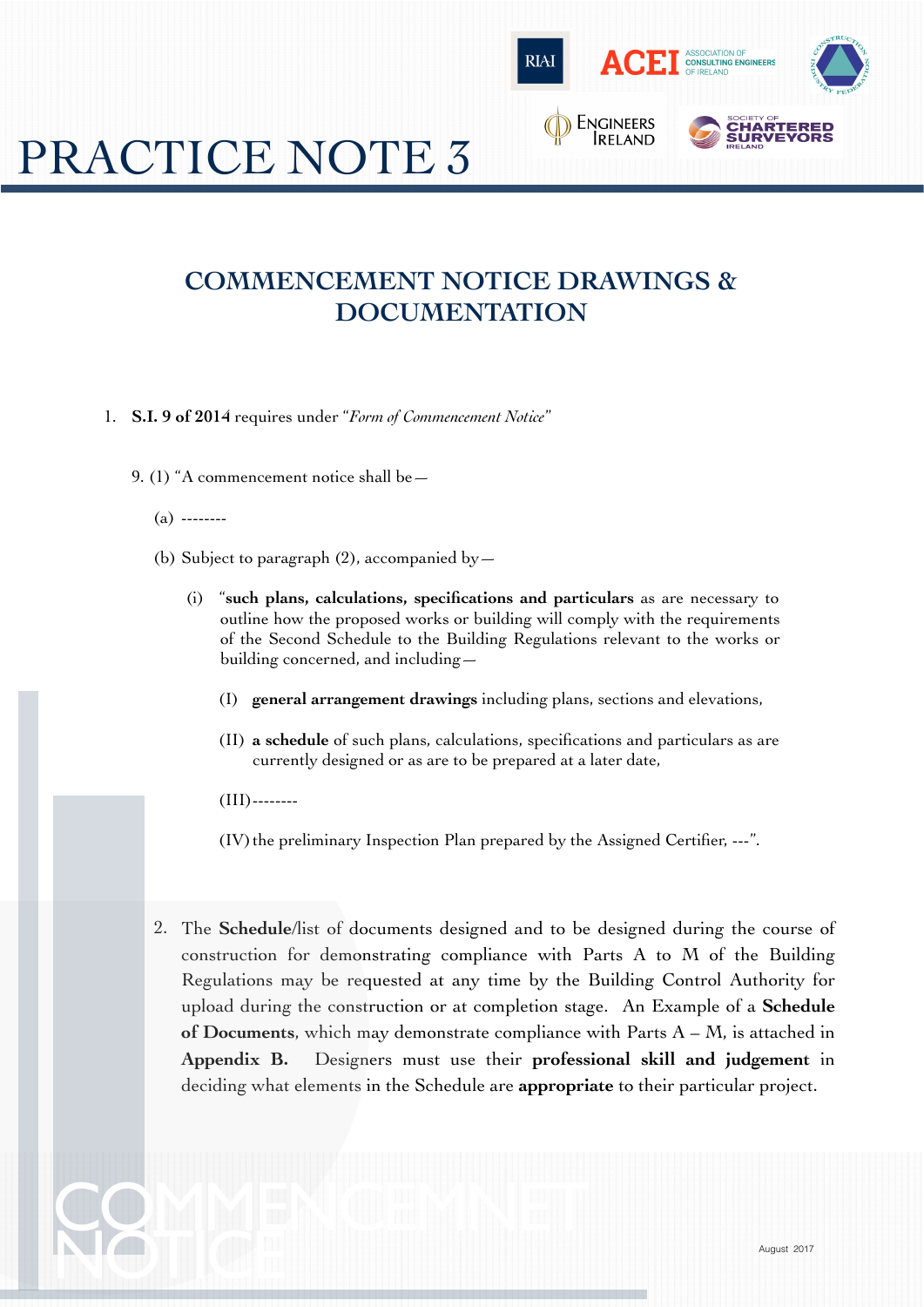

3. The Detail Drawings included in the **Schedule** show specific elements and details for compliance with the Building Regulations and are generally separate to the layout plans, sections and elevations shown in the general arrangement drawings. An Example for a **Domestic Dwelling**-not prescriptive is also attached in **Appendix A**. Designers must use their **professional skill and judgement** in deciding what elements are **appropriate** to their particular project.

**ENGINEERS** 

- 4. Paragraph 5.1 of the **Code of Practice** for Inspecting and Certifying Buildings and Works repeats, at (a), (b) and (d), the requirements of S.I. 9 of 2014 referred to at 1 above.
- 5. **Paragraph 5.1** also states that the plans and documentation required at commencement stage

#### **"may, typically, also include:**

ASSOCIATION OF<br>CONSULTING ENGINEERS

- (e) drawings of particular details as appropriate;
- (f) drawings showing work that is below ground;
- (g) general arrangement structural drawings showing the main structural elements
- (h) specifications including materials and products; and performance specification for elements that may be the subject of ancillary certification."
- 6. Paragraph 5.2, under "**Other Documentation**" notes the following:

"Key documents as is appropriate should be submitted depending on the particular building works.

Structural calculations and site investigation reports do not have to be submitted at commencement stage. However, they should be kept and made available on request to the Building Control Authority. The information should be provided to the Building Control Authority within two weeks of being requested."

7. Paragraph 5.3, under "**Lodgement of plans at a later stage**" notes:

"Design work that is due for completion and specialist design that is not available for submission at commencement stage should be certified and submitted at a later stage. Drawings and documentation for these designs should be submitted before the relevant work commences, with Ancillary Certificates of Compliance, where appropriate. Similarly, drawings and documentation for **significant changes or omissions** should be certified and submitted before the relevant work commences."



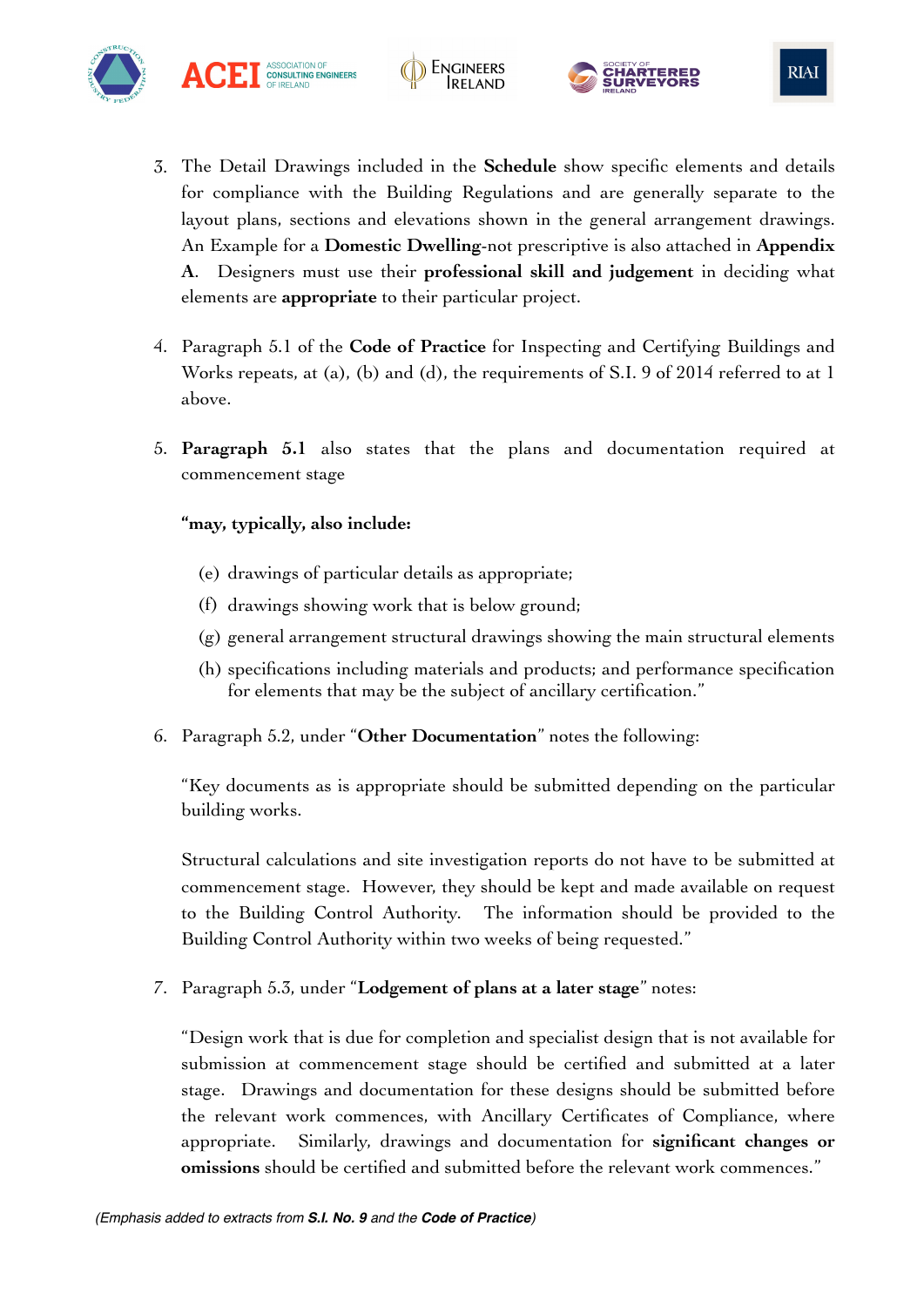

# **APPENDIX A**

#### **Example of Schedule of Documents which may Demonstrate Compliance – Domestic Dwelling Houses – not prescriptive**

**Available prior to commencement** (and/or may be requested at any time by the Building Control Authority for upload during the construction or at completion stage).

**1. Compliance Report based on Building Regulations A – M 1997 – 2017:**

**Including any calculations/specifications which cannot be visually demonstrated on a plan drawing where such information is required for initial procurement or early stages of the works e.g. timber frame selection, substructures, requirements for discharge pipes, required distances between drainage access points, etc.**

- **2. Site Location/Layout plan at a scale of 1:1000/1:2500**
- **3. Any site investigation reports**
- **4. Floor plans (each floor separately) at a scale of 1:100**
- **5. Elevations (each elevation) at a scale of 1:100**
- **6. Sections (long & cross sections) at a scale of 1:100**
	- **1. Foundation details at a scale of 1:50**
	- **2. Ground floor details at a scale of 1:50**
	- **3. First & subsequent floor details at a scale of 1:50**
	- **4. External wall details at a scale of 1:50**
	- **5. Surface & foul wastewater plans & sections**
- **7. Roof plan & sections**
- **8. DEAP Calculations (provisional BER, where appropriate)**
- **9. Details relating to any soakaways, SUDS, percolation area, septic tanks/ advanced wastewater treatment systems, (where necessary)**
- **10. Details relating to any gas/heat installation showing location of Oil Heating appliances and Flues** \*
- **11. Structural calculations** \*\*

Designers must use their **professional skill and judgement** in deciding what elements in the Schedule are **appropriate** to their particular project.

**\* Full details of design to be available prior to commencement of works and before completion cert stage** 

**<sup>\*\*</sup> Structural calculations to be available on request by Building Control Authority**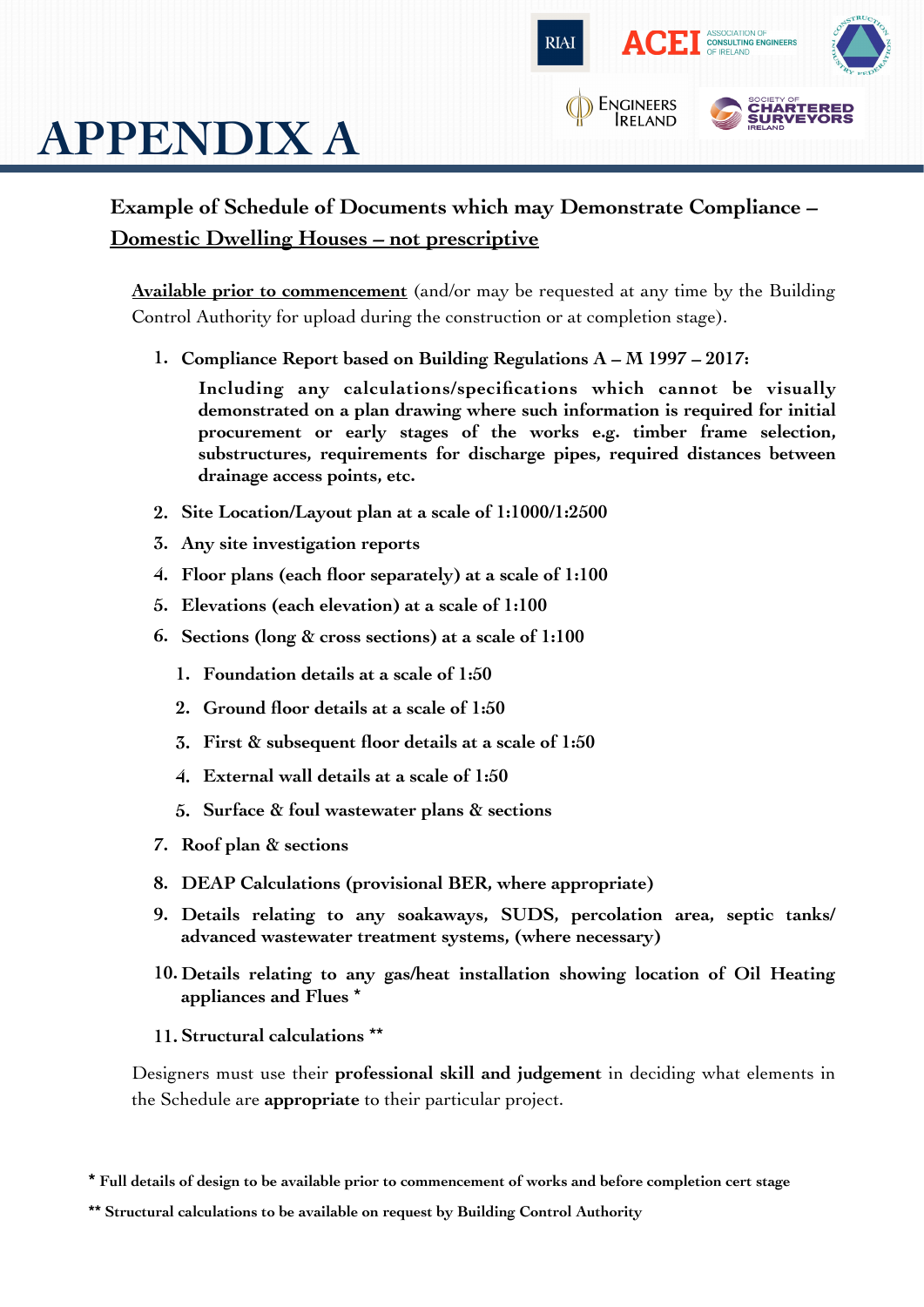

### **APPENDIX B**

#### **e.g. for Apartments, Duplexes and other Multi Unit Developments requiring FC & DAC**

| Schedule of Documents which may Demonstrate Compliance Part A-M                                      |                                                                                                                                                                                |                                |  |
|------------------------------------------------------------------------------------------------------|--------------------------------------------------------------------------------------------------------------------------------------------------------------------------------|--------------------------------|--|
| Structure (Part A)                                                                                   | Site Investigation Report                                                                                                                                                      | Report                         |  |
|                                                                                                      | Foundations - general arrangement                                                                                                                                              | Plan                           |  |
|                                                                                                      | Super structure - genreal arrangement & disproportionate collapse                                                                                                              | Section                        |  |
|                                                                                                      | External wall cladding structural arrangement                                                                                                                                  | Section                        |  |
|                                                                                                      | Structural design calculations/codes used/assumptions made, etc                                                                                                                | Report                         |  |
| Fire (Part B) -<br>Mandatory Up Load<br>if Fire Certificate<br>Required or 7 Day<br>Notice submitted | Fire Certificate/7 day notice. Full account of both Part B sections<br>of TGD's for both dwellings and multi unit dwellings requiring FSC<br>should be reflected in submission | Certificate                    |  |
|                                                                                                      | Fire Cert report                                                                                                                                                               | Report                         |  |
|                                                                                                      | And/Or                                                                                                                                                                         | And/Or                         |  |
|                                                                                                      | Means of escape                                                                                                                                                                | Plans & elevation              |  |
|                                                                                                      | Internal spread of fire (linings & structure)                                                                                                                                  | Plans & elevation              |  |
|                                                                                                      | External spread of fire                                                                                                                                                        | Plans & elevation              |  |
|                                                                                                      | Access and facilities for fire                                                                                                                                                 | Plans & elevation              |  |
|                                                                                                      | Design Certificates as may be required under an Irish Standard e.g.<br>Fire Alarm System, Emergency Lighting System                                                            |                                |  |
| Site Preparation<br>(Part C)                                                                         | Subsoil drainage arrangement                                                                                                                                                   | Plans & cross sections         |  |
|                                                                                                      | Treatment of site contaminants/landfill gas                                                                                                                                    | Report                         |  |
|                                                                                                      | Radon measures                                                                                                                                                                 | Design                         |  |
| Resistance to<br>Moisture (Part C)                                                                   | Resistance to moisture (incl cladding)                                                                                                                                         | Plans & sections               |  |
| Materials (Part D)                                                                                   | Specification of material fit for use in conditions of use<br>incorporating CPR Requirements                                                                                   | <b>Specification Documents</b> |  |
|                                                                                                      | Location of Letter plates                                                                                                                                                      | Elevation                      |  |
| Sound<br>(Part E)                                                                                    | Sound resistance build-up of relevant floors and walls                                                                                                                         | Plans & sections               |  |
|                                                                                                      | Airborne Sound                                                                                                                                                                 | <b>Tests Report ***</b>        |  |
|                                                                                                      | Impact Sound                                                                                                                                                                   | <b>Tests Report ***</b>        |  |
| Ventilation (Part F)                                                                                 | Ventilation rate calculations                                                                                                                                                  | Report                         |  |
|                                                                                                      | Ventilation system - general arrangement                                                                                                                                       | Plans, sections,<br>elevations |  |
|                                                                                                      | Adequate Roof ventilation                                                                                                                                                      | Sections & elevations          |  |
| Hygiene (Part G)                                                                                     | Adequate Bathroom and Kitchen facilities                                                                                                                                       | Plans                          |  |
|                                                                                                      | Adequate Hot and Cold Water Supply                                                                                                                                             | Plans & Sections               |  |
|                                                                                                      | Adequate Sanitary conveniences and washing facilities                                                                                                                          | Plans                          |  |